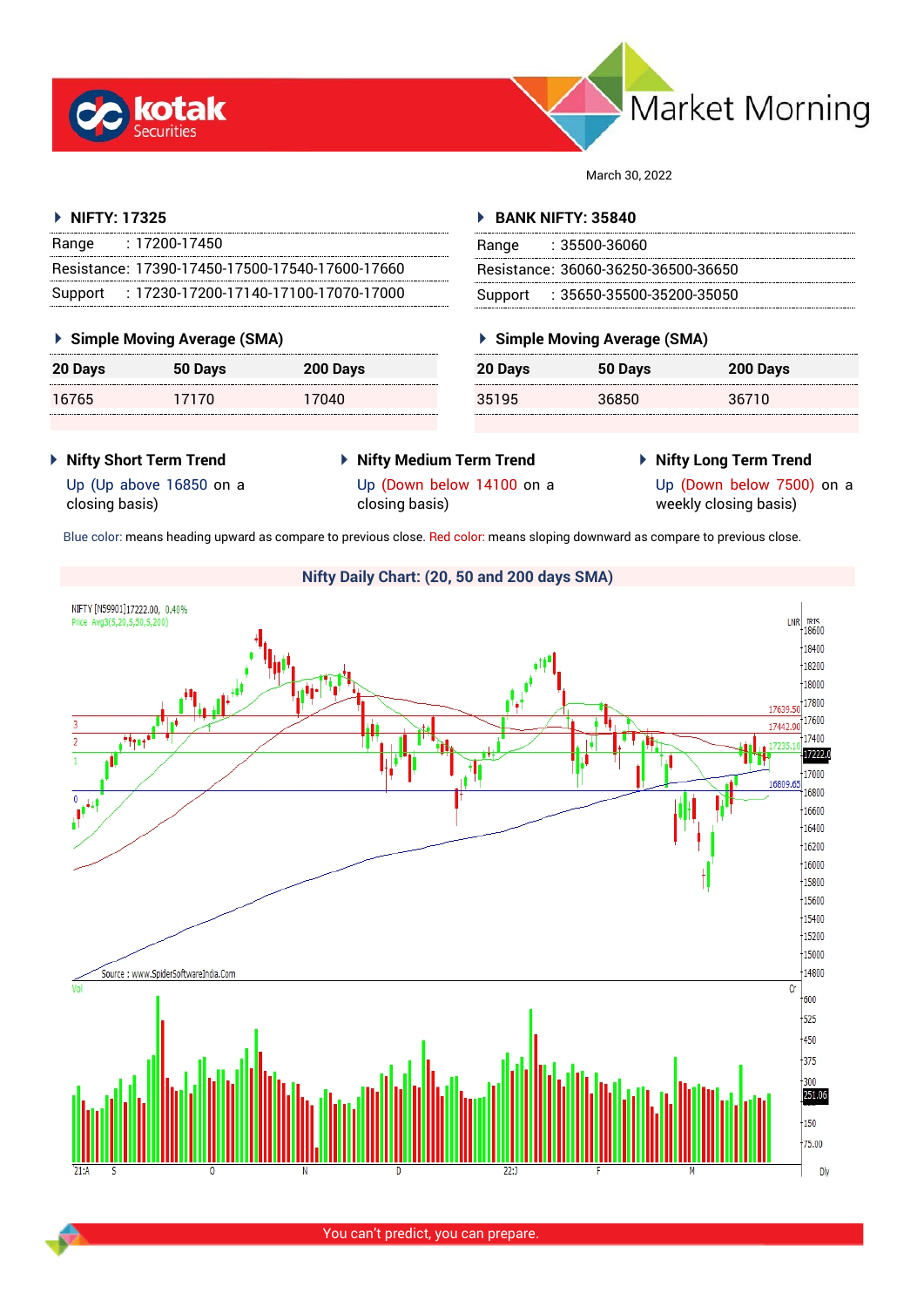### **Market Analysis**

favour, which will support the market in the near term. **Nifty/Sensex Daily View:** Key factors like US 10-year bond yield, crude and dollar index are turning slightly in our

The Nifty ends 113 points higher while the Sensex was up by 395 points. On Tuesday due to stable global cues and modest correction in crude oil price our market opened with a gap up but after a strong opening the entire day it hovered between 17235/57650 to 17340/58000. Among Sectors, strong buying interest continued in Pharma and Reality stocks whereas Media stocks witnessed profit booking at higher levels. Technically, post yesterday's promising reversal formation, the index maintains the uptrend continuation formation which is largely positive. We are of the view that as long as the index is trading above 50 days SMA the short term texture is positive. For the trend following traders, the support has shifted to 17250/57650 from 17100/57200. Above the level of 17250/57650, the index could touch the level of 17450/58300 and 17500/58500. On the other side, quick intraday correction till 17200-17140/57500-57350 is not ruled out, if the index succeed to trade below 17250/57650.

The strategy should be to take profit on long positions between the level of 17400/17500 and wait for the downside. A close above the 17500 level will push the index to the next resistance level which is around 17650/17700 level. Bank Nifty is all set to regain the 36500 level by closing above the level of 35770. The focus should be on Financials, Pharma and Metals.

## **RATING SCALE (PRIVATE CLIENT GROUP)**

| <b>BUY</b>             |     | A condition that indicates a good time to buy a stock. The exact circumstances of the signal will be determined by the indicator that an<br>analyst is using.  |
|------------------------|-----|----------------------------------------------------------------------------------------------------------------------------------------------------------------|
| <b>SELL</b>            | $-$ | A condition that indicates a good time to sell a stock. The exact circumstances of the signal will be determined by the indicator that an<br>analyst is using. |
| <b>Stop Loss Order</b> |     | An instruction to the broker to buy or sell stock when it trades beyond a specified price. They serve to either protect your profits or<br>limit your losses.  |

#### **FUNDAMENTAL RESEARCH TEAM (PRIVATE CLIENT GROUP)**

Head of Research Auto & Auto Ancillary Transportation, Paints, FMCG Banking & Finance [shrikant.chouhan@kotak.com](mailto:shrikant.chouhan@kotak.com) arun.agarwal@kotak.com agarwal.amit@kotak.com Hemali.Dhame@kotak.com

**Jatin Damania Purvi Shah Rini Mehta K. Kathirvelu** Metals & Mining, Midcap Pharmaceuticals Research Associate Support Executive jatin.damania@kotak.com [purvi.shah@kotak.com](mailto:purvi.shah@kotak.com) rini.mehta@kotak.com [k.kathirvelu@kotak.com](mailto:k.kathirvelu@kotak.com) +91 22 6218 6440 +91 22 6218 6432 +91 80801 97299 +91 22 6218 6427

**Sumit Pokharna** Pankaj Kumar Oil and Gas, Information Tech Construction, Capital Goods & Midcaps sumit.pokharna@kotak.com pankajr.kumar@kotak.com +91 22 6218 6438 +91 22 6218 6434

**Shrikant Chouhan Arun Agarwal Amit Agarwal, CFA Hemali Dhame** +91 22 6218 5408 +91 22 6218 6443 +91 22 6218 6439 +91 22 6218 6433

## **TECHNICAL RESEARCH TEAM (PRIVATE CLIENT GROUP)**

**Shrikant Chouhan Amol Athawale Sayed Haider**

[shrikant.chouhan@kotak.com](mailto:shrikant.chouhan@kotak.com) [amol.athawale@kotak.com](mailto:amol.athawale@kotak.com) Research Associate +91 22 6218 5408 +91 20 6620 3350 [sayed.haider@kotak.com](mailto:sayed.haider@kotak.com)

+91 22 62185498

## **DERIVATIVES RESEARCH TEAM (PRIVATE CLIENT GROUP)**

+91 79 6607 2231 +91 22 6218 5497 +91 33 6615 6273

**Sahaj Agrawal Prashanth Lalu Prasenjit Biswas, CMT, CFTe** [sahaj.agrawal@kotak.com](mailto:sahaj.agrawal@kotak.com) [prashanth.lalu@kotak.com](mailto:prashanth.lalu@kotak.com) [prasenjit.biswas@kotak.com](mailto:prasenjit.biswas@kotak.com)